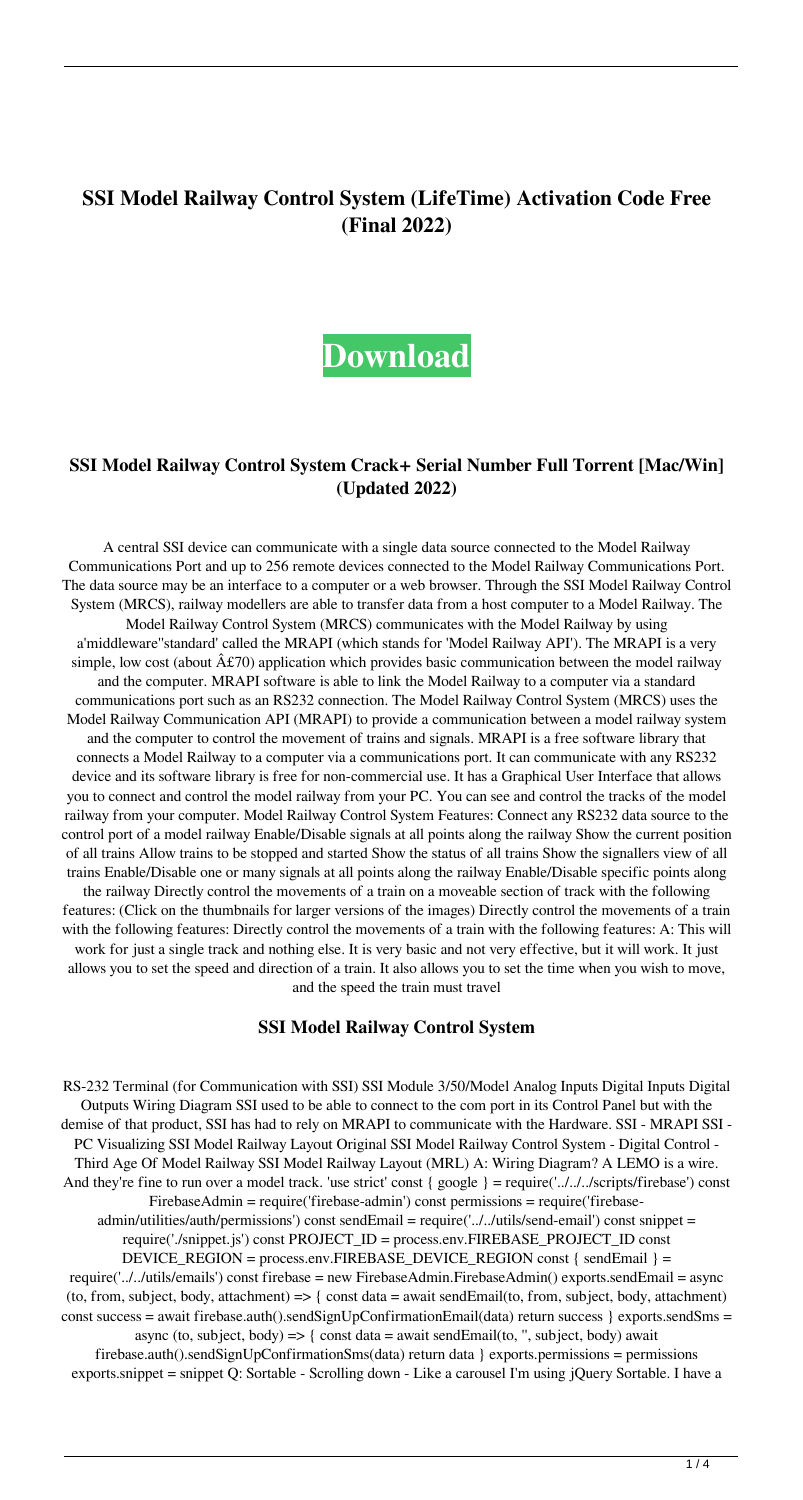list of items that are draggable between the container divs. 81e310abbf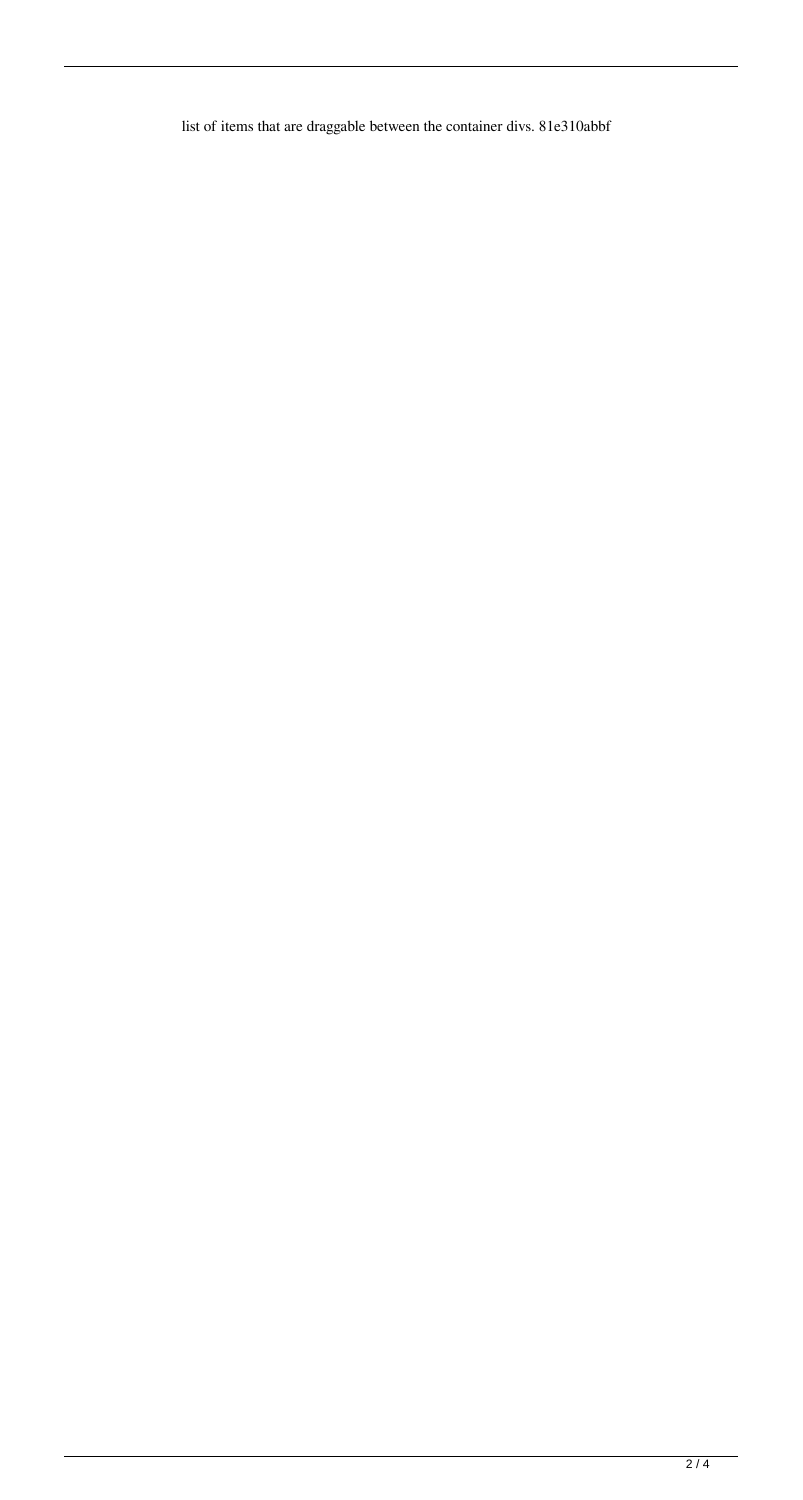## **SSI Model Railway Control System [Latest 2022]**

Source: A: There is a control system for this called the "Signalman system" that's based on the application and not the hardware. The software allows to create as many signal sections as you need on a map and it will detect trains and triggers them. It's expensive but it's made for serious modellers. It includes lots of features, very advanced and even supports the special signal style of the FaroFA. Alan R. Lightman Alan R. Lightman (1939–2009) was an American mathematician who specialized in number theory. He received his bachelor's degree in 1964 from Stanford University, and his master's degree in 1965 and his Ph.D. in 1967 from Princeton University. He then taught at Princeton University until he joined the faculty of the mathematics department at the University of Maryland in 1972, where he remained until his retirement in 2002. He was awarded an AMS Centennial Medal in 2008 for his contributions to number theory. He died on July 3, 2009 at his home in Chevy Chase, Maryland. Lightman was an authority on the theory of modular forms and served on the editorial boards of the journals Mathematische Annalen and the London Mathematical Society's Proceedings. He was a member of the editorial boards of the Journal of Number Theory from its beginning in 1975 until his death, the Annales de l'Institut Fourier from its beginning in 1980 until his death, and the American Journal of Mathematics from its beginning in 1993 until his death. He is best known for his monograph Prime Numbers and Computer Methods in Number Theory, published in 1989, which is an extended treatment of number theory from a computational perspective. He also wrote various articles on various topics in number theory, including "Some numerical results on Carmichael's lambda function", "Exact expressions for Lambert's W function and Bernoulli numbers", and "The special value of theta-functions at negative integral characteristics". References Category:1939 births Category:2009 deaths Category:20thcentury American mathematicians Category:21st-century American mathematicians Category:University of Maryland, College Park faculty Category:Number theorists Category:Princeton University alumni Category:Stanford University alumni Category:Mathematicians from Maryland Category:American JewsA new study shows

#### **What's New In SSI Model Railway Control System?**

SSI Model Railway Control System is an application that will help you take control over the operation of a model railway layout through hardware connected to the communications port. SSI uses the MRAPI'middle ware' product to provide the actual hardware communications. SSI replaces a conventional control panel with a computer screen, providing significant levels of functionality that would otherwise require complex wiring. It does not 'drive' trains. SSI uses the'signalman centric' (signalman tells trains what to do, driver drives according to signals) rather than 'driver centric' (driver drives trains and system changes signals depending on where he is) paradigm. SSI Model Railway Control System Latest Version and Review: SSI Model Railway Control System is a great model railway control program.SSI Model Railway Control System is very easy to use, with not many options and suboptions available. SSI Model Railway Control System has a good interface and can easily be used as a standard control program or as a base for other programs. If you are a modeller and you can't get a function for another program, and you can't find it on the internet or you can't afford it, then you can just do that with this program. SSI Model Railway Control System latest version is 1.5.3 and the installation size is 23.4 MB and the unzipping size is 45 MB and the download speed is 550 Kb/s and you can download SSI Model Railway Control System latest version free. This SSI Model Railway Control System have been tested by our antivirus and it is 100% clean. Note: If you want to register, you can only do it online, there is no option to register here or on our site. Just go to the download section and click on the download button and follow the instructions in there. SSI Model Railway Control System is an application that will help you take control over the operation of a model railway layout through hardware connected to the communications port. SSI uses the MRAPI'middle ware' product to provide the actual hardware communications. SSI replaces a conventional control panel with a computer screen, providing significant levels of functionality that would otherwise require complex wiring. It does not 'drive' trains. SSI uses the'signalman centric' (signalman tells trains what to do, driver drives according to signals) rather than 'driver centric' (driver drives trains and system changes signals depending on where he is) paradigm. SSI Model Railway Control System Latest Version and Review: SSI Model Railway Control System is a great model railway control program.SSI Model Railway Control System is very easy to use, with not many options and suboptions available. SSI Model Railway Control System has a good interface and can easily be used as a standard control program or as a base for other programs. If